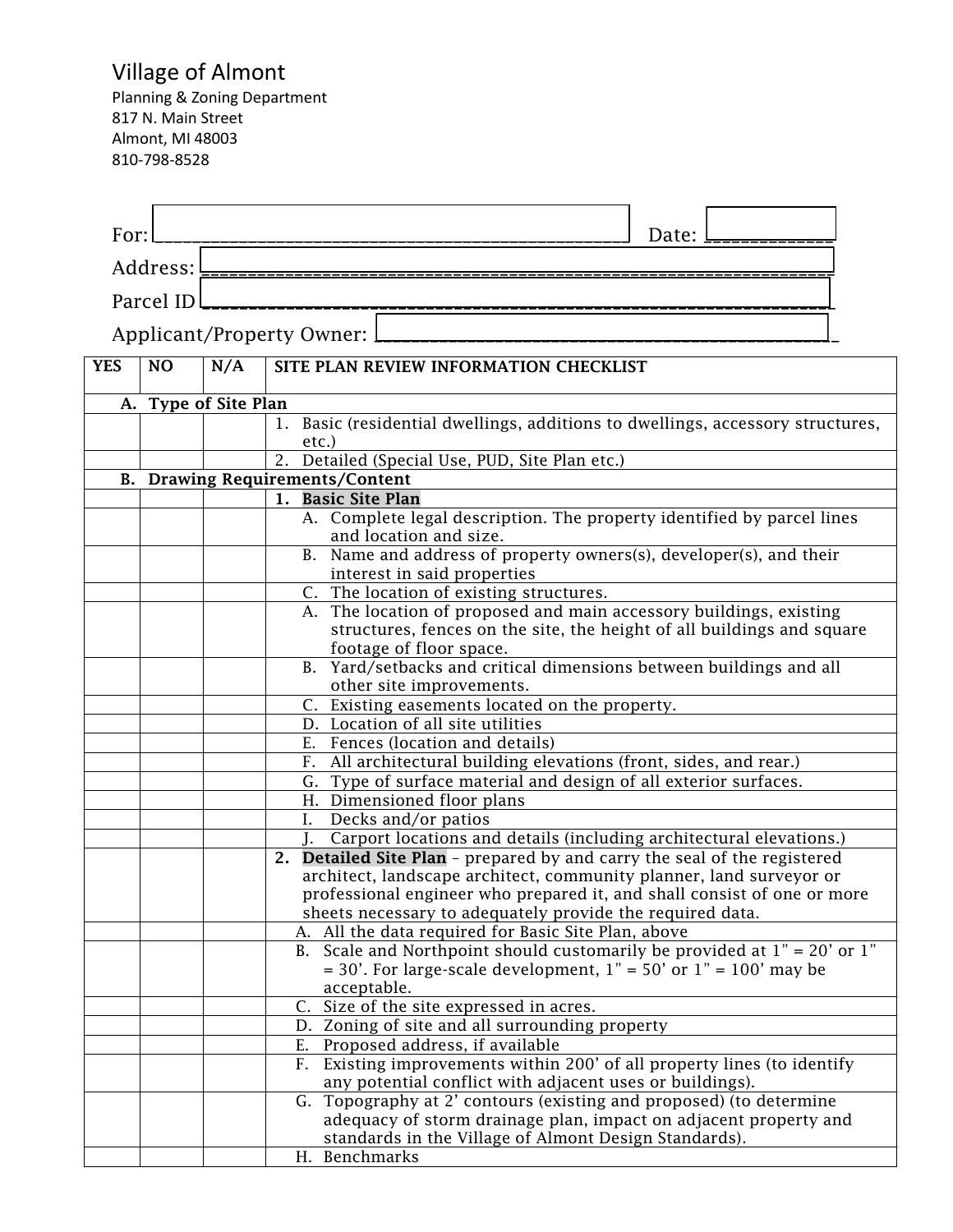| <b>YES</b> | <b>NO</b> | N/A | SITE PLAN REVIEW INFORMATION CHECKLIST                                                               |
|------------|-----------|-----|------------------------------------------------------------------------------------------------------|
|            |           |     | 3. Building Plans                                                                                    |
|            |           |     | A. All architectural building elevations (front, sides, and rear) (to verity                         |
|            |           |     | compliance with maximum height requirements and any applicable                                       |
|            |           |     | architectural standards).                                                                            |
|            |           |     | Type of surface material and design of all exterior surfaces (to verify<br>B.                        |
|            |           |     | compliance with any applicable architectural standards).                                             |
|            |           |     | C. Dimensioned floor plans (to determine parking requirements when                                   |
|            |           |     | based on square footage of useable floor area).                                                      |
|            |           |     | D. Decks or patios or both (to verify compliance with setbacks or                                    |
|            |           |     | restrictions on outdoor uses).                                                                       |
|            |           |     | <b>Access, Parking, and Circulation</b><br>4.                                                        |
|            |           |     | A. Existing and proposed rights-of-way for all abutting roads (to verity                             |
|            |           |     | compliance with access requirements).                                                                |
|            |           |     | B. Location and dimensions of all driveways, access aisles and street                                |
|            |           |     | approaches (to verify compliance with parking and access                                             |
|            |           |     | requirements and standards in the Village of Almont Design                                           |
|            |           |     | Standards).                                                                                          |
|            |           |     | C. Parking spaces (location, number, dimensions, and surface material)                               |
|            |           |     | along with a table identifying the number of parking spaces required                                 |
|            |           |     | under the ordinance and the number provided (to verify compliance                                    |
|            |           |     | with parking and access requirement standards in the Village of                                      |
|            |           |     | Almont Design Standards).                                                                            |
|            |           |     | D. Site circulation pattern (to verify compliance with the site plan                                 |
|            |           |     | standards regarding site circulation safety).                                                        |
|            |           |     | E. Identification of all fire lanes (to permit review by Fire Chief).                                |
|            |           |     | Sidewalks, interior walks, and their connection (to verify compliance<br>F.                          |
|            |           |     | with site plan standards regarding pedestrian circulation).                                          |
|            |           |     | G. Traffic impact study if requested by the Planning Commission                                      |
|            |           |     | <b>Environmental Features</b><br>5.                                                                  |
|            |           |     | A. Indications of trees and shrubs shall only be used on the site plan                               |
|            |           |     | where trees and shrubs exist or where such vegetation will be planted                                |
|            |           |     | before occupancy. The outline of wooded areas may be shown as                                        |
|            |           |     | such, but any trees over 8" caliper is to be identified and if they are                              |
|            |           |     | to be removed it is to be noted (to verify compliance with the<br>woodland preservation provisions). |
|            |           |     | B. A detailed landscape plan for all yard areas shall be submitted to the                            |
|            |           |     | Planning Commission showing the names (common and botanical),                                        |
|            |           |     | location, spacing, starting size and planting and staking details of all                             |
|            |           |     | plantings to be installed, and the locations and types of all natural                                |
|            |           |     | materials proposed to be included in the landscape treatment of the                                  |
|            |           |     | yard areas. This provision shall apply to all landscape yards including                              |
|            |           |     | those expanded beyond the minimum setback requirements of the                                        |
|            |           |     | Ordinance. The landscape plan shall be reviewed and approved by the                                  |
|            |           |     | Planning Commission to verify compliance with the landscaping                                        |
|            |           |     | provisions.                                                                                          |
|            |           |     | C. A preservation plan with specification describing removal of all trees,                           |
|            |           |     | individually or as groupings, that are 8" or more in diameter, as                                    |
|            |           |     | measured 4' above the ground, as well as shrubbed areas. The plan                                    |
|            |           |     | shall also describe the method to be employed for protection of trees                                |
|            |           |     | and shrubbed areas designated to remain during construction. The                                     |
|            |           |     | plan and specifications shall include grade changes or other work                                    |
|            |           |     | adjacent to the remaining trees and shrubbed areas which might                                       |
|            |           |     | produce adverse effect such as, but not limited to, surface drainage,                                |
|            |           |     | aeration and piling of excavated soil.                                                               |
|            |           |     | D. Greenbelts, wall and/or berm details. In those instances where a berm                             |
|            |           |     | is included as part of a greenbelt, a detailed drawing and cross-                                    |
|            |           |     | section of the proposed berm shall be provided as part of the                                        |
|            |           |     | landscape plant (to verify compliance with the landscaping                                           |
|            |           |     | provisions).                                                                                         |